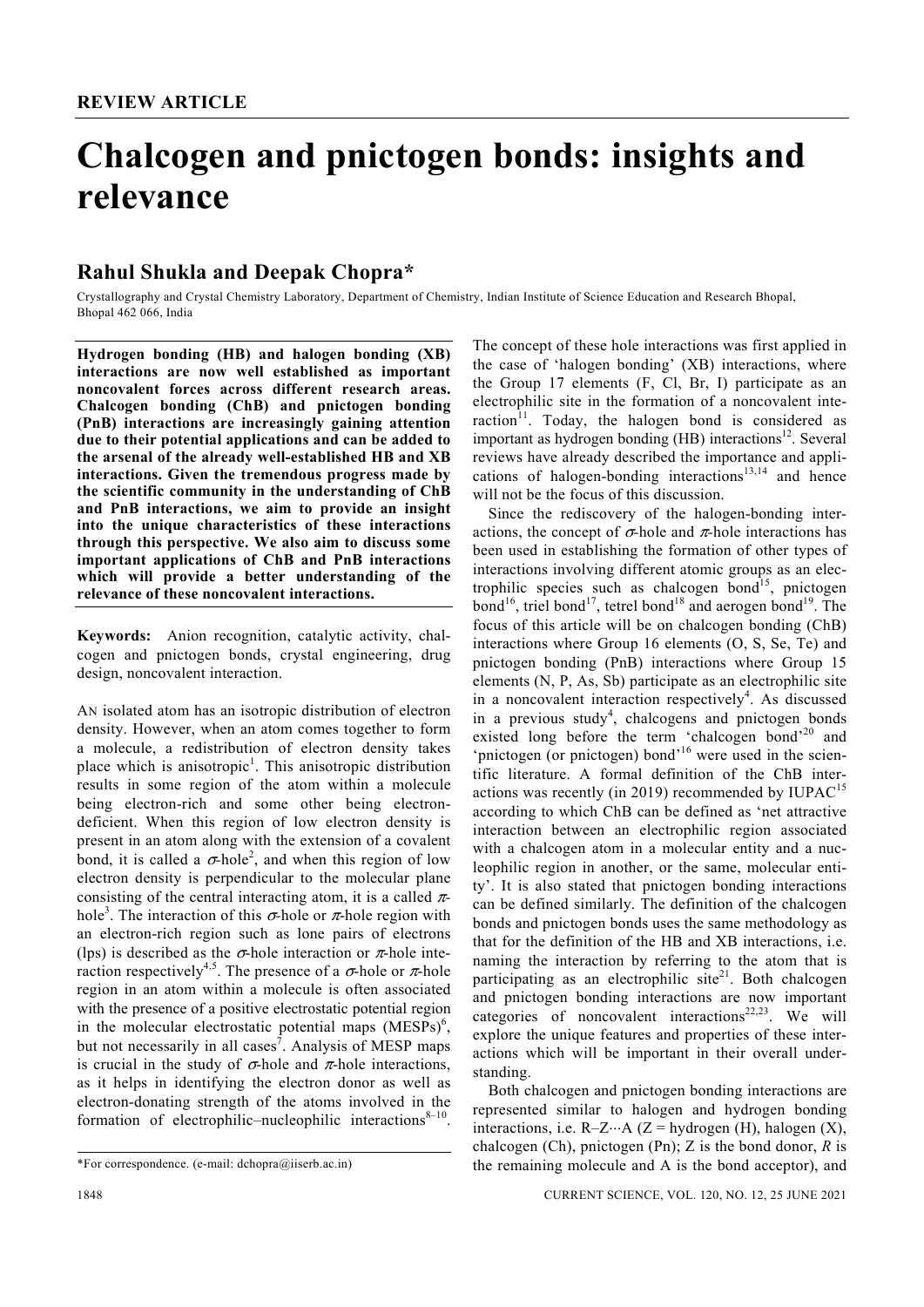

**Figure 1.** Possible region of the  $\sigma$ -hole in case of (*a*) monovalent halogen (X = Br), (*b*) divalent chalcogen(Se) and  $(c)$  trivalent pnictogen  $(Ph = As)$  represented by the blue region (marked by arrows) in the molecular electrostatic potential map. (*d*–*f* ) Representative example of (*d*) halogen bonding (Br⋅⋅⋅N), (*e*) chalcogen bonding (Se⋅⋅⋅N) and ( *f* ) pnictogen bonding (As⋅⋅⋅N). All calculations are done at MN15/DEF2DZVP using G09 (ref. 28).

also share several of their characteristics such as strength, directionality and cooperativity<sup>2,24</sup>. Due to these features, chalcogen and pnictogen bonding interactions are suitable alternatives to not only halogen-bonding, but also to hydrogen-bonding interactions. In comparison to monovalent halogens (Figure 1 *a*), divalent chalcogen can have two (Figure 1 *b*) while a trivalent pnictogen can have three possible regions of  $\sigma$ -holes (Figure 1 *c*), each along with the extension of  $\sigma$ -covalent bond (Figure 1). This allows chalcogen and pnictogen atoms to simultaneously form multiple chalcogen and pnictogen bonding interactions. Specifying valency is important here because all these bonding interactions are possible with donor atoms of different valencies as well<sup>25–27</sup>. All the calculations are done at MN15/DEF2DZVP level using G09 (ref. 28).

 Similar to halogen bonds, in most cases of chalcogen and pnictogen bonding interactions, the bond acceptor tends to approach the donor chalcogen/pnictogen atom along with the extension of the  $\sigma$ -covalent bond, leading to preference towards a highly directional ∠A–Z⋅⋅⋅D bonding angles<sup>29</sup>. However, there are cases which have shown that linear directionality is not always a necessary condition for the formation of chalcogen or any other noncovalent interaction. For example, charge density studies on chalcogen containing phthalic anhydrides  $C_8O_2H_4Ch$  (Ch = S, Se, Te) revealed the presence of C–Ch⋅⋅⋅O chalcogen-bonding interaction with 139°< ∠C– Ch $\cdot$  O < 146 $\circ$  (ref. 30). The presence of these chalcogen bonds could not be explained completely from the  $\sigma$ -hole concept, which is electrostatically driven. However, in the study<sup>30</sup>, the distribution of  $L(r)$  critical points around the chalcogen atom revealed the presence of additional charge-depleted (CD) sites capable of participating in chalcogen-bonding interactions, apart from those which are present along with the extension of C–Ch covalent bond. This shows that apart from electrostatics, energy terms such as dispersion, induction and exchange– repulsion can have a non-negligible contribution towards the overall stability of such noncovalent interactions. Similar observations have also been made in the case of halogen-bonding interaction $31$ . These observations implicate that high directionality is not a necessity for the occurrence of these interactions and attention should be paid during analysis to not miss the presence of such unique cases of noncovalent interactions.

 The local electronic environment around the central Ch or Pn atom determines the strength of the  $\sigma$ -hole or  $\pi$ hole, which in turn affects the strength of the formed noncovalent interaction. The local electronic environment around the central atom can be altered by changing the atom or functional group attached to the atom. Gas-phase analysis of dimeric systems showed that for a given nucleophile (e.g.  $NH_3$ ), the strength of the S $\cdots$ N chalcogen bond and P⋅⋅⋅N pnictogen bond can be directly correlated with the strength of the  $\sigma$ -hole<sup>32,33</sup>. Substitution also plays a crucial role in the formation of  $\pi$ -hole-directed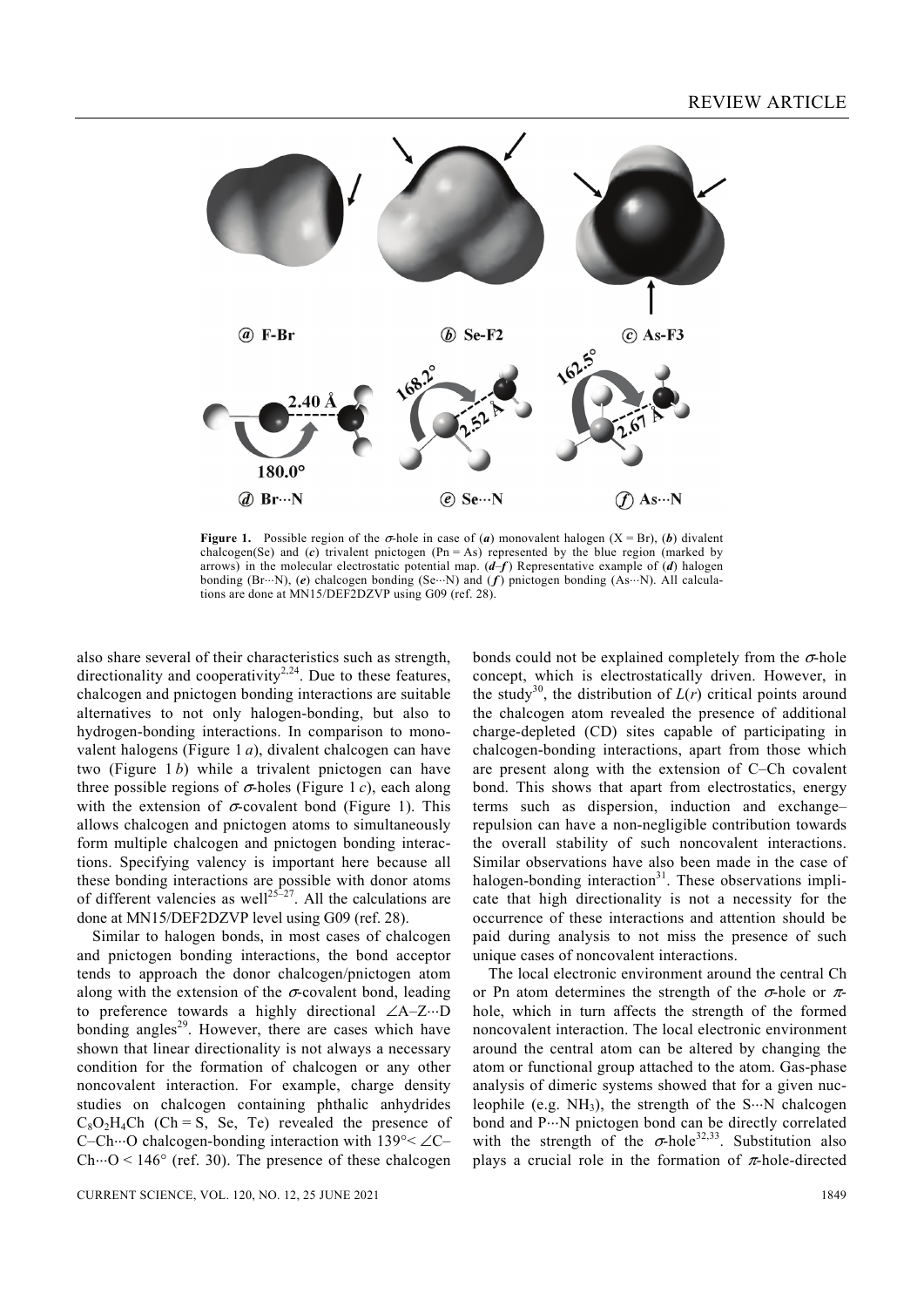chalcogen bonds and pnictogen bond interactions $34,35$ . In fact, utilizing appropriate substituents, even the electronegative oxygen and nitrogen atoms which are usually utilized as a nucleophile can participate as an electrophilic centre in the formation of chalcogen and pnictogen bonding interaction respectively. Gas-phase analysis of FH<sub>2</sub>N : NH<sub>3</sub> dimeric system revealed the formation of a weak F–N⋅⋅⋅N pnictogen bonding interaction<sup>36</sup>. The existence of nitrogen-centered N⋅⋅⋅Cl pnictogen bonding interaction was also confirmed from high-resolution X-ray charge density analysis<sup>37</sup>. In our previous study on chalcogen and pnictogen bonds, we examined the formation of N⋅⋅⋅O noncovalent interactions in XYZN:OXY systems  $(X/Y/Z = F/CI)$ , where we observed that these N $\cdots$ O interactions can be tuned to be a chalcogen bond or pnictogen bonding interaction, depending on the strength of the electron–withdrawing substituent attached directly to the interacting atoms<sup>38</sup>. Another ab initio study similarly established the formation of oxygen-centred chalcogenbonding interaction with different nucleophilic species<sup>39</sup>. Therefore, substitution is a useful tool to modify the electron-density distribution around the central chalcogen and pnictogen atoms, which in turn can be utilized in modifying the nature and characteristics of chalcogen and pnictogen bonding interactions.

 Chalcogens and pnictogens also have a dual donor– acceptor character, similar to halogens, due to the presence of electron-deficient holes (either σ*-*hole or π-hole) which act as an electron acceptor as well as the presence of lps which can act as an electron donor during the formation of noncovalent interactions $40,41$ . As discussed above, these donor–acceptor regions can be modified using appropriate substitutions. While studies involving chalcogen or pnictogen, as either electrophile or nucleophile are present in abundance, there are interactions where chalcogen or pnictogen can simultaneously behave as an electron–donor and electron–acceptor in the formation of the same interaction. While the previously discussed N⋅⋅⋅O interactions were very weak and dispersive<sup>38</sup>, orbital analysis revealed that in some dimeric complexes, N···O interaction had simultaneous characteristics of both chalcogen as well as pnictogen bonding interactions. In another study, we analysed Se…P noncovalent interaction in XHSe :  $PH_3$ ,  $H_2Se$  :  $PH_2X$  and  $XHSe: PH<sub>2</sub>X$  dimers using ab initio calculations<sup>42</sup>. While chalcogen bonding was prominent in  $XHSe:PH<sub>3</sub>$  and pnictogen bonding were more prominent in  $H_2$ Se :  $PH_2X$ complexes, simultaneous chalcogen and pnictogen bonding behaviour was observed in  $XHSe: PH<sub>2</sub>X$  complexes. The stability of Se $\cdots$ P interaction in some XHSe : PH<sub>2</sub>X complexes was relatively higher than the other two sets of complexes. This is because in the case of XHSe : PH<sub>2</sub>X, both  $\sigma$ -hole and lps associated with Se and P atoms were able to participate in the interaction simultaneously. Hence stronger and more stable chalcogen and

pnictogen bonding interactions can be achieved if the donor–acceptor property of the central chalcogen or pnictogen atom can be activated simultaneously.

# **Applications**

# *Crystal engineering*

Both chalcogen and pnictogen bonds are increasingly utilized in crystal engineering as the molecular linker stabilizing the three-dimensional arrangement of molecules in crystal structures. The existence of both these interactions in the different crystal structures is well established by high-resolution X-ray charge density anal $ysis<sup>30,37,43</sup>$ . The chalcogen bond in crystalline solids is already considered as a world parallel to halogen bonds<sup>44</sup>, and pnictogen bonding is also slowly and steadily gaining prominence as a useful supramolecular interaction<sup>45</sup>. Like halogen bonds, chalcogen and pnictogen bonds are also involved in the formation of unique supramolecular synthons<sup>46</sup>. Analysis of the crystal structures of several antioxidant ebselen derivatives revealed the formation of unusually short Se…O chalcogen bonds which not only result in the formation of conserved supramolecular synthons, but also play an important role in Se–N bond cleavage (Figure  $2a)^{43}$ . The alkoxide cage structures are interlinked to others via the formation of Pn $\cdots$ O (Pn = P, As, Sb, Bi). A study revealed that depending on the Pn



**Figure 2.** *a*, Chalcogen bond present in ebselen derivative (REFCODE: SENGOH02). *b*, Pnictogen bonding observed in alkoxide cage (REFCODE: BORNE). Structures retrieved from the CSD data $base^{52}$ 

1850 CURRENT SCIENCE, VOL. 120, NO. 12, 25 JUNE 2021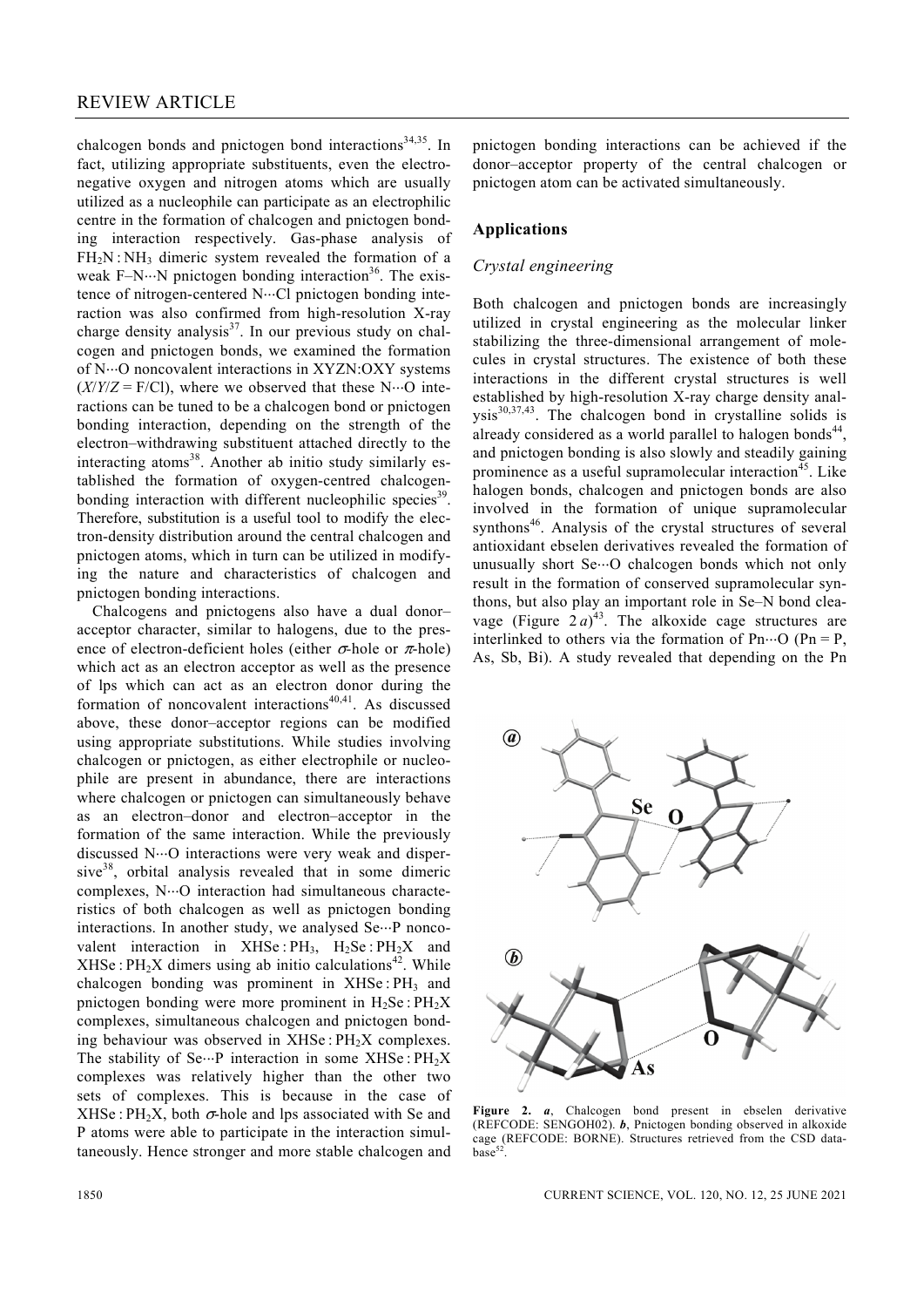atom involved, these alkoxide cages formed several unique dimeric or trimeric supramolecular synthons (Figure  $2 b)^{47}$ . Experimental studies have also reported the preservation of the same supramolecular synthon by replacing the bond-donor atom from the same group of elements or even with a bond donor atom from a different element group<sup>44</sup>. In crystalline solids, both chalcogen and pnictogen bonding can be promoted by fluorination<sup>48,49</sup>. This is because the presence of a strong electronwithdrawing group will further enhance the strength of the  $\sigma$ -hole or  $\pi$ -hole region, which will lead to a stronger bonding interaction. Both chalcogen and pnictogen bonding interactions have been efficiently utilized in designing co-crystals as well<sup>50,51</sup>. All these analyses support the notion that chalcogen and pnictogen bonding interactions are as important as hydrogen and halogen bonding in crystal engineering. It is important to mention here that the dimers represented in Figure 2 were retrieved from the CSD database $52$ .

#### *Anion recognition and catalysis*

Due to the possibility of the simultaneous presence of multiple bond-donor sites whose strength can be enhanced or suppressed by appropriate substitution, chalcogen and pnictogen bonding interactions are an appropriate tool for anion recognition<sup>53</sup> as well as for catalytic activity. Anion recognition with chalcogen and pnictogen bonding has been observed for monodentate, multidentate as well as charged ligands<sup>53</sup>. It has been observed that under a similar electronic environment, the strength of anion recognition followed the trend of pnictogen bond > chalcogen bond > halogen bond. This is because polarization increases from right to left in the periodic table, resulting in a more efficient bonding interaction in the case of pnictogen bonding. For example, chloride (Cl<sup>-</sup>) binding with Sb( $C_6F_5$ )<sub>3</sub> via pnictogen bonding ( $K<sub>D</sub>$  = 19 ± 7  $\mu$ M) was stronger than Cl<sup>–</sup> binding with Te( $C_6F_5$ )<sub>2</sub> via chalcogen bonding  $(K_D = 470 \pm 70 \mu M)$ , which in turn was stronger than Cl<sup>–</sup> binding with  $I(C_6F_5)$  via halogen bonding  $(K_D = 1370 \pm 30 \mu M)$ ; Figure 3)<sup>54,55</sup>. As expected,

Figure 3.  $a$ , Cl<sup>–</sup> binding with Te( $C_6H_5$ )<sub>2</sub>. *b*, Cl<sup>–</sup> binding with  $Sb(C_6H_5)$ <sub>3</sub> in gas phase.

anion binding was weaker for the lighter atoms compared to their heavier counterparts, again following the trends in polarizability. The substitution also affected the strength of anion binding. The chloride binding with  $Sb(C_6F_5)_{2}(C_6H_5)$  was weaker compared to that observed with  $\text{Sb}(C_6F_5)$  (ref. 54). This is because the presence of additional electron-withdrawing fluorine in  $Sb(C_6F_5)$ compared to that in  $\mathrm{Sb}(C_6F_5)_{2}(C_6H_5)$  enhances the strength of  $\sigma$ -hole on Sb, resulting in stronger chloridebinding. This is consistent with the observation that the presence of electron-withdrawing groups promotes the strength of these hole interactions. The study of Reisserttype substitution of isoquinoline catalysed by chloridebinding catalysis via different  $\sigma$ -hole interactions showed that pnictogen bond was more efficient compared to chalcogen and halogen bonds in accelerating the reaction<sup>56</sup>. In another study, benzodiselenazoles was reported to be a useful scaffold in chalcogen-bonding catalysis $57$ . Pnictogen-bonding catalysis has been also used efficiently for brevetoxin-type polyether cyclization<sup>58</sup>. Several detailed review articles have extensively explored the role of chalcogen and pnictogen bonding interactions in catalysis<sup>54,59</sup>. All these studies show that both chalcogen and pnictogen bonding interactions are viable alternatives to halogen and hydrogen bonding interactions in anion transport and catalysis.

#### *Protein and drug design*

Given that chalcogens, especially sulphur atoms are present in all proteins as cysteine (Cys) and methionine (Met) amino-acid residues, the possibility of the presence of chalcogen bonds in proteins is naturally expected $60$ . Chalcogen bonds, such as S⋅⋅⋅π/S⋅⋅⋅O/S⋅⋅⋅N/S⋅⋅⋅S interactions, play an important role in the functionality as well the stability of several different proteins. Chalcogen bonds can also influence the interaction of the proteins with ligands and hence play a crucial role in structurebased drug design. Replacement of sulphur with heavier chalcogen such as selenium in protein scaffolds will probably result in the presence of stronger chalcogenbonding interactions, given the higher donor capability of heavier chalcogens $^{61}$ . In comparison to chalcogen bonds, the possible presence of pnictogen bonding interactions in proteins seems to be unexplored and presents an opportunity for detailed studies.

### **Summary and outlook**

While chalcogen and pnictogen bonds share several of their characteristics with hydrogen and halogen bonding interactions, it is only in the past decade or so that these two interactions have become the focus of several theoretical and experimental studies. While chalcogen and pnictogen bonding interactions are not still as much

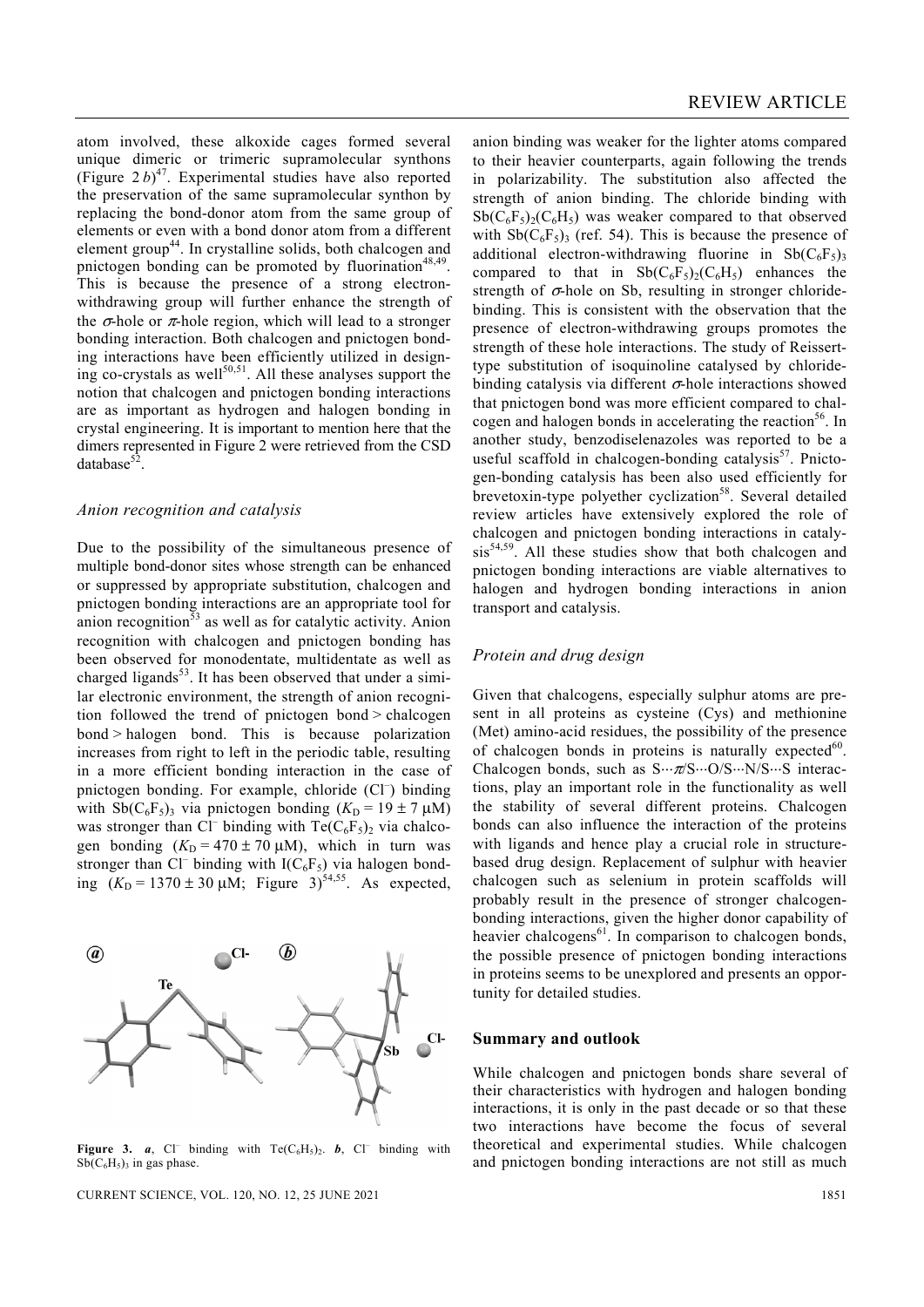# REVIEW ARTICLE

explored as halogen or hydrogen bonding interactions, they are appropriate alternatives to halogen and hydrogen bonding interactions in terms of their directionality, strength and cooperativity. They also have some unique features such as the presence of multiple donor sites, higher possibility of deviation from linear geometry and simultaneously acting as a bond donor and bond acceptor within the same noncovalent interaction, which further increases their relevance with possible applications. While chalcogen and pnictogen bonding interactions were initially investigated in gas-phase and crystalline solids, it is now well understood that these interactions can play important role in other research areas as well. While some progress has been made, the next step will be to understand the role of these interactions in materials science and biological systems in order to contribute to the design of new materials.

- 1. Ikuta, S., Anisotropy of electron-density distribution around atoms in molecules: N, P, O and S atoms. *J. Mol. Struct.* (*Theochem*), 1990, **205**, 191–201.
- 2. Politzer, P., Murray, J. S. and Clark, T., Halogen bonding and other σ-hole interactions: a perspective. *Phys. Chem. Chem. Phys.*, 2013, **15**, 11178–11189.
- 3. Murray, J. S., Lane, P., Clark, T., Riley, K. E. and Politzer, P., <sup>σ</sup>-Holes, π-holes and electrostatically-driven interactions. *J. Mol. Model.*, 2012, **18**, 541–548.
- 4. Bauzá, A., Mooibroek, T. J. and Frontera, A., The bright future of unconventional σ/π-hole interactions. *ChemPhysChem*, 2015, **16**, 2496–2517.
- 5. Wang, H., Wang, W. and Jin, W. J.,  $\sigma$ -Hole bond vs  $\pi$ -hole bond: a comparison based on halogen bond. *Chem. Rev*., 2016, **116**, 5072–5104.
- 6. Murray, J. S. and Politzer, P., The electrostatic potential: an overview. *Wiley Interdiscip. Rev. Comput. Mol. Sci*., 2011, **1**, 153– 163.
- 7. Kolář, M. H. and Hobza, P., Computer modeling of halogen bonds and other σ-hole interactions. *Chem. Rev*., 2016, **116**, 5155– 5187.
- 8. Remya, G. S. and Suresh, C. H., Assessment of the electron donor properties of substituted phenanthroline ligands in molybdenum carbonyl complexes using molecular electrostatic potentials. *New J. Chem.*, 2018, **42**, 3602–3608.
- 9. Bijina, P. V., Suresh, C. H. and Gadre, S. R., Electrostatics for probing lone pairs and their interactions. *J. Comput. Chem.*, 2018, **39**, 488–499.
- 10. Mohan, N. and Suresh, C. H., A molecular electrostatic potential analysis of hydrogen, halogen, and dihydrogen bonds. *J. Phys. Chem. A*, 2014, **118**, 1697–1705.
- 11. Politzer, P., Lane, P., Concha, M. C., Ma, Y. and Murray, J. S., An overview of halogen bonding. *J. Mol. Model*., 2007, **13**, 305–311.
- 12. Aakeröy, C. B., Spartz, C. L., Dembowski, S., Dwyre, S. and Desper, J., A systematic structural study of halogen bonding versus hydrogen bonding within competitive supramolecular systems. *IUCrJ*, 2015, **2**, 498–510.
- 13. Cavallo, G., Metrangolo, P., Milani, R., Pilati, T., Priimagi, A., Resnati, G. and Terraneo, G., The halogen bond. *Chem. Rev*., 2016, **116**, 2478–2601.
- 14. Costa, P. J., The halogen bond: nature and applications. *Phys. Sci. Rev*., 2017, **2**, 20170136.
- 15. Wang, W., Ji, B. and Zhang, Y., Chalcogen bond: a sister noncovalent bond to halogen bond. *J. Phys. Chem. A*, 2009, **113**, 8132–8135.
- 16. Zahn, S., Frank, R., Hey-Hawkins, E. and Kirchner, B., Pnicogen bonds: a new molecular linker? *Chem. Eur. J*., 2011, **17**, 6034– 6038.
- 17. Grabowski, S. J., Triel bonds,  $\pi$ -hole– $\pi$ -electrons interactions in complexes of boron and aluminium trihalides and trihydrides with acetylene and ethylene. *Molecules*, 2015, **20**, 11297–11316.
- 18. Mani, D. and Arunan, E., The X–C…Y (X = O/F, Y = O/S/F/ Cl/Br/N/P) 'carbon bond' and hydrophobic interactions. *Phys. Chem. Chem. Phys*., 2013, **15**, 14377–14383.
- 19. Bauza, A. and Frontera, A., Aerogen bonding interaction: a new supramolecular force? *Angew. Chem. Int. Ed*., 2015, **54**, 7340– 7343.
- 20. Aakeröy, C. B. *et al.*, Definition of the chalcogen bond (IUPAC recommendations 2019). *Pure Appl. Chem.*, 2019, **91**, 1889– 1892.
- 21. Cavallo, G., Metrangolo, P., Pilati, T., Resnati, G. and Terraneo, G., Naming interactions from the electrophilic site. *Cryst. Growth Des.*, 2014, **14**, 2697–2702.
- 22. Mahmudov, K. T., Kopylovich, M. N., Guedes da Silva, M. F. C. and Pombeiro, A. J. L., Chalcogen bonding in synthesis, catalysis and design of materials. *Dalton Trans.*, 2017, **46**, 10121–10138.
- 23. Moaven, S. *et al.*, Triple-pnictogen bonding as a tool for supramolecular assembly*. Inorg. Chem*., 2019, **58**, 16227–16235.
- 24. Mahadevi, A. S. and Sastry, G. N., Cooperativity in noncovalent interactions. *Chem. Rev*., 2016, **116**, 2775–2825.
- 25. Scheiner, S. and Lu, J., Halogen, chalcogen, and pnicogen bonding involving hypervalent atoms. *Chem. Eur. J*., 2018, **24**, 8167– 8177.
- 26. Zierkiewicz, W., Wysokiński, R., Michalczyk, M. and Scheiner, S., Chalcogen bonding of two ligands to hypervalent  $YF_4$  ( $Y = S$ , Se, Te, Po). *Phys. Chem. Chem. Phys*., 2019, **21**, 20829–20839.
- 27. Fanfrlik, J. *et al.*, Pnictogen bonding in pyrazine• $\text{PnX}_5$  (Pn = P, As, Sb and X = F, Cl, Br) complexes. *J. Mol. Model*., 2017, **23**, 328.
- 28. Frisch, M. J. *et al*., Gaussian 09, Revision D.01, Gaussian, Inc., Wallingford, CT, USA, 2009.
- 29. Wang, C., Guan, L., Danovich, D., Shaik, S. and Mo, Y., The origins of the directionality of noncovalent intermolecular interactions. *J. Comput. Chem.*, 2016, **37**, 34–45.
- 30. Brezgunova, M. *et al.*, Chalcogen bonding: experimental and theoretical determinations from electron density analysis. Geometrical preferences driven by electrophilic–nucleophilic interactions. *Cryst. Growth Des*., 2013, **13**, 3283–3289.
- 31. Stone, A. J., Are halogen bonded structures electrostatically driven? *J. Am. Chem. Soc*., 2013, **135**, 7005–7009.
- 32. Scheiner, S., Effects of substituents upon the P⋅⋅⋅N noncovalent interaction: the limits of its strength. *J. Phys. Chem. A*, 2011, **115**, 11202–11209.
- 33. Adhikari, U. and Scheiner, S., Effects of charge and substituent on the S⋅⋅⋅N chalcogen bond. *J. Phys. Chem. A*, 2014, **118**, 3183– 3192.
- 34. Zhang, J., Li, W., Cheng, J., Liu, Z. and Li, Q., Cooperative effects between π-hole triel and π-hole chalcogen bonds. *RSC Adv*., 2018, **8**, 26580–26588.
- 35. Wang, Y., Li, X., Zeng, Y., Meng, L. and Zhang, X., Theoretical insights into the  $\pi$ -hole interactions in the complexes containing triphosphorus hydride (P3H3) and its derivatives. *Acta Crystallogr*. *Sect. B*, 2017, **73**, 195–202.
- 36. Scheiner, S., Can two trivalent N atoms engage in a direct N⋅⋅⋅N noncovalent interaction*? Chem. Phys. Lett*., 2011, **514**, 32–35.
- 37. Sarkar, S., Pavan, M. S. and Row, T. N. G., Experimental validation of 'pnicogen bonding' in nitrogen by charge density analysis. *Phys. Chem. Chem. Phys.*, 2015, **17**, 2330–2334.
- 38. Shukla, R. and Chopra, D., Characterization of N⋅⋅⋅O non-covalent interactions involving  $\sigma$ -holes: 'electrostatics' or 'dispersion'. *Phys. Chem. Chem. Phys.*, 2016, **18**, 29946–29954.